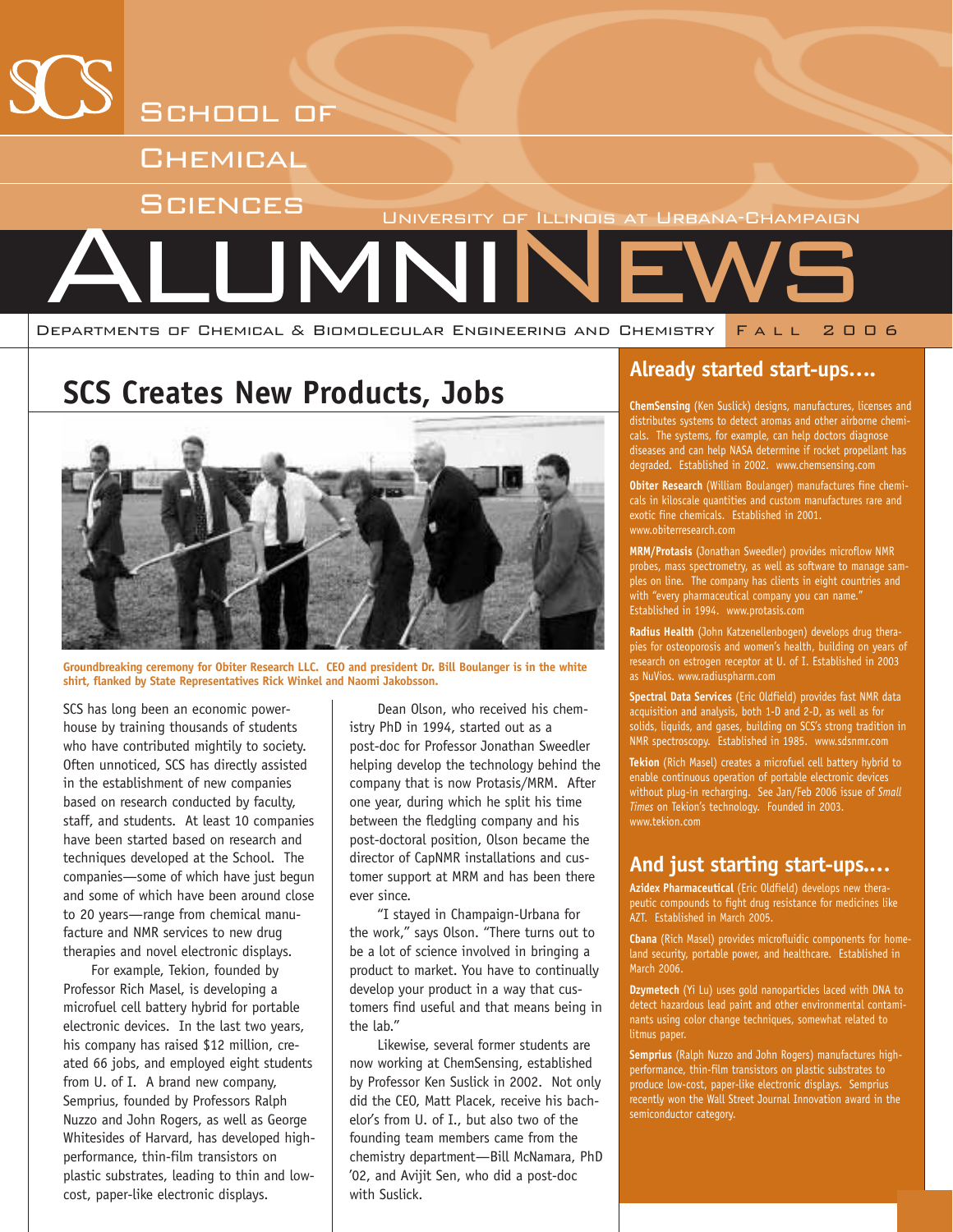



# **Director's Desk**

It has been an honor and a privilege to serve as the Director of the School of Chemical Sciences over the last seven years. During this time, the Department of Chemistry and Department of Chemical and Biomolecular Engineering have maintained the tradition of excellence that defines chemical sciences at Illinois. These departments continue to offer the best of both academic worlds—achievement of private college standards and rankings with the accessibility and affordability of a public institution. We achieved this special stature because of the generous financial and moral support provided by our alumni. In these rapidly changing times, the state provides a decreasing fraction of our expenses, so it's important that we communicate to our alumni and friends how they can continue to stay involved in strengthening both departments. Through our newsletter, we aim to demonstrate that we are delivering on our obligations to our students and our society. Although much of our newsletter focuses on faculty, we are cognizant that faculty are a means to our goals—providing an outstanding learning environment for our students. In the future, we seek to broaden our horizons in the newsletter as we add stories on alumni achievements and accomplishments. I encourage our alumni to share their successes with us and with my successor in the director position, Dr. Andrew Gewirth. Please join me in welcoming Andy to his new role as director and thank you for your support.

#### **To reach the editor...**

You can reach our office by email at scsnews@scs.uiuc.edu or by fax at (217) 333-3120. Please continue to send your news and also include comments on the newsletter, alumni and development programs and any questions you may have on any of the above. Have an idea for a story? We enjoy hearing from you.

SCS *Alumni News* is published twice a year by the School of Chemical Sciences at the University of Illinois at Urbana-Champaign. The newsletter is produced for the school by the College of Liberal Arts and Sciences Office of Communications and Marketing (06.010).

> College of Liberal Arts & Sciences UNIVERSITY OF ILLINOIS AT URBANA-CHAMPAIGN

# **From the SCS Names New Department Heads**

The School of Chemical Sciences has two new department heads. **Edmund G. Seebauer** has been appointed the head of the Department of Chemical and Biomolecular Engineering and **Steven C. Zimmerman** has been appointed head of the Department of Chemistry.

Seebauer has been at the School of



Chemical Sciences since 1988. He received his BS from Illinois in 1983 and his doctorate from the University of Minnesota in 1986. In 1987 he spent a year of

post-doctoral work at Sandia National Laboratories in Albuquerque, N.M. His research focuses on nano-scale control of semi-conductor surface chemistry and transport. The experiments his research group conducts typically involve semiconductor thin-film synthesis by chemical vapor deposition or atomic layer deposition, characterization by ultra-high vacuum or optical techniques, and surface reactivity measurements. His research group also computes molecular

dynamics simulations and quantum calculations by density functional theory, both of which are linked to continuum diffusion-reaction equations.

Zimmerman received his bachelor's degree in 1979 from the University of



Wisconsin and his doctorate from Columbia in 1983. He held an NSF-NATO postdoctoral fellowship at the University of Cambridge in England and joined

the Illinois faculty in 1985. Professor Zimmerman's research interests are in bioorganic, synthetic organic, and supramolecular chemistry. A common theme in his research group is the use of molecular recognition to solve problems in biomedicine or materials chemistry. For example, can immiscible polymers be mixed at the molecular level with a small number of very strong inter-polymer interactions, or can a molecular imprint or memory be created within a macromolecule?

### **"East Chem"—RAL History Revised**

Oops! In the last issue of the *SCS Alumni News*, we said that the Roger Adams Lab (originally called East Chem) was built in 1947, but in fact, as our astute alumnus Eleutherios T. ("Ted") Houvouras (AM '50, PhD '53, Johnstone) notes, the project was perhaps begun in 1947 but not completed until about 1951.

Professor Westwater (see obituary in this issue) was instrumental in the design of East Chem, remembers Dr. Houvouras, particularly in designing the air conditioning system. According to the University archives, the building was originally dedicated to Professor Samuel Parr, founder of Parr Instruments.

"ChemE used to be in the basement of the old Noyes Lab and the new building, East Chem, was still being built when I came," says Dr. Houvouras. "I remember moving instruments from the basement into East Chem in 1950 or 1951." In Dr. Houvouras' day, ChemE was a much smaller department, with only four professors, including Professors Johnstone, Westwater, Drickamer, and Cummings. Houvouras was the student of one of ChemE's legendary faculty, H. Fraser Johnstone (http://acswebcontent.acs.org/landmarks/landmarks/noyes/johnstone.html).

Later Dr. Houvouras worked for DuPont in acetate fibers and Lycra. He then joined Allied Chemicals, Getty Oil, and finally Merrill Lynch, before retiring.

Johnstone was a close colleague of Roger Adams, "the Bulldog from Boston." Houvouras tells a story of Adams sending around a notice that if anyone forgot their key, nobody was allowed to let them into the building—no matter what. One day soon thereafter, Dr. Adams forgot his key and pounded on the door, whereupon his secretary came to the door and refused him admittance. Although Dr. Houvouras wasn't there, he says he thinks Dr. Adams eventually was allowed to enter.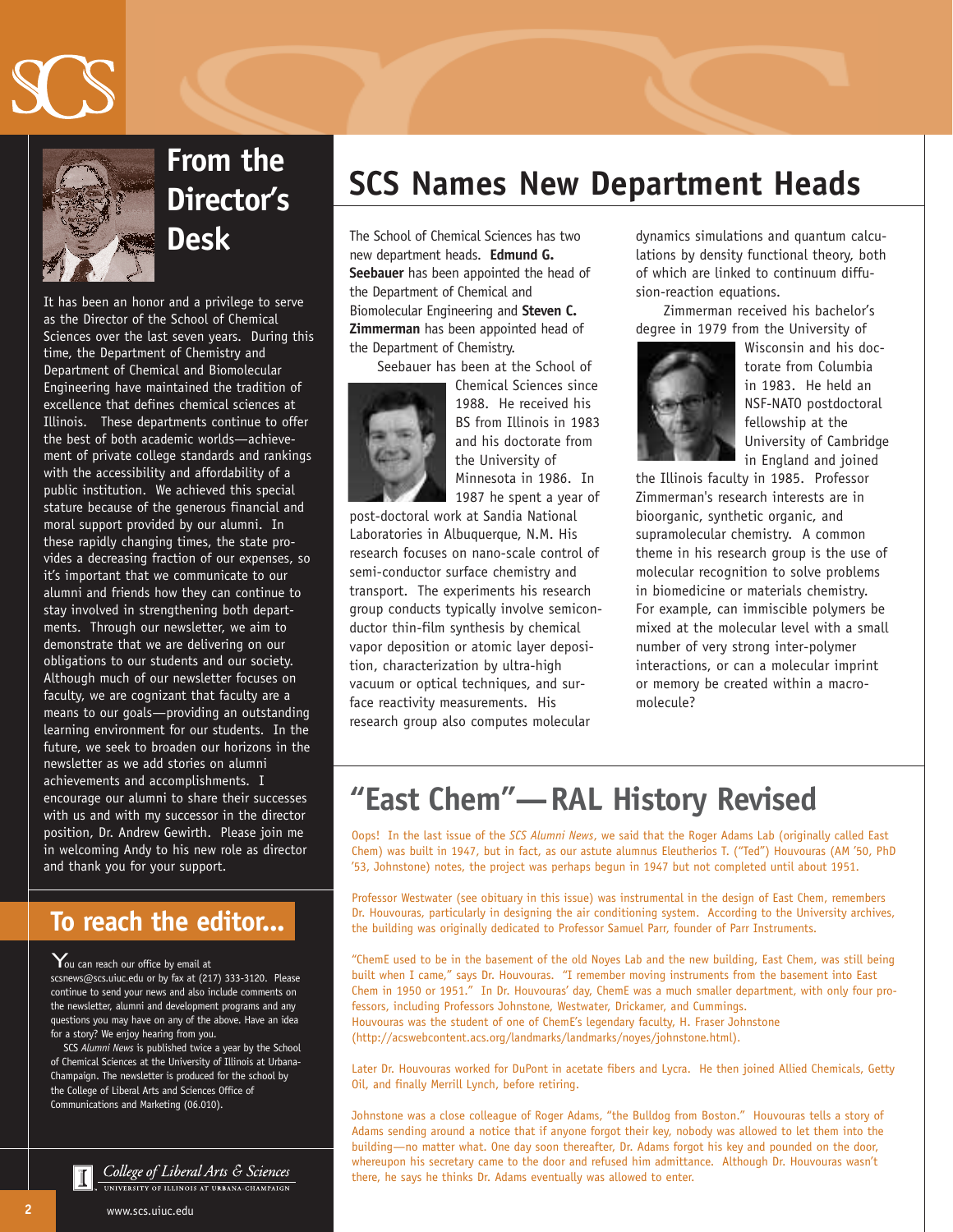### **Department of Chemistry Welcomes Baranger, Hartwig**



The Department of Chemistry is pleased to announce that Anne Baranger and John Hartwig have just joined the faculty.

"The hiring of Anne Baranger and John Hartwig is a

major coup for the Department of Chemistry," says Steven Zimmerman, department head. "Both Anne and John beautifully complement the research areas of several of our faculty and the fit was just perfect."

Baranger's current research is focused on learning the fundamental interactions responsible for protein-RNA recognition. She hopes the results may contribute to the design of peptides and small molecules that can bind RNA. The development of such molecules will help further the understanding of fundamental biology as well as contribute to the development of new drugs (a reverse transcriptase blocker, for instance).

"Anne is a leader in the chemical biology community, doing some really exciting work in understanding how proteins recognize RNA," says Zimmerman.

Baranger, who grew up in Pittsburgh, Pa., received her bachelor's degree from MIT and her doctorate from Berkeley. After a post-doc at Yale, Baranger joined the Department of Chemistry at Wesleyan University in 1996.

Hartwig, who received the 2006 American Chemical Society Organometallic Chemistry Award, focuses on the discovery of new transition metal chemistry and its development into practical, catalytic synthetic methods. His work in synthetic and polymer chemistry has broad implications for manufacturing processes and efficiency, the development of pharmaceutical compounds, and the petrochemical industry.

A native of Illinois, Hartwig was raised in



upstate New York. He received his bachelor's degree in 1986 from Princeton, and a doctorate in 1990 from Berkeley. After an American Cancer Society postdoctoral fellowship with Stephen Lippard, he began an appointment at Yale in 1992, where he became the Irénée P. duPont Professor of Chemistry.

"John Hartwig is one of the leading figures internationally in organometallic chemistry and the application of mechanistic principles to the development of new synthetic organic chemistry methods," says Zimmerman. "He is a deep and creative scholar, very much in the mold of some of the Illinois greats like Leonard and Marvel."

#### **Gift Enables Department of Chemistry to Establish Kenneth Rinehart Chair**

The Department of Chemistry has just announced the creation of the Kenneth L. Rinehart, Jr. Chair in Natural Products Chemistry.

The endowed chair was created by Marlyn ("Corky") Rinehart in honor of her husband, the late Kenneth Rinehart. John Hartwig will be the first Kenneth Rinehart Chair. (See above for more information about Hartwig.)

"This gift is greater than the total salary Kenneth received over his more than 40-year career," says Tom Rauchfuss, director of the School of Chemical Sciences. "It's a wonderful reflection of the esteem that the Rineharts have for chemistry. And the feelings are mutual. University endowments are extremely powerful investments because the income helps good people do good work—forever."

Mrs. Rinehart has said she wanted to acknowledge her husband's

contributions to the chemistry department, both in his research and his role early in his career of obtaining money to create one of the world's best-equipped mass spectrometry laboratories. Today the "MSL" is a multi-million dollar facility that benefits not only colleagues in chemistry, but researchers across the campus and indeed the state. The success of this facility is owed in large part to Rinehart's early and persistent leadership. Mass spectrometry is an increasingly dominant tool in the characterization of both natural and synthetic compounds.

"Endowed chairs are becoming more and more important for a top program to empower truly outstanding faculty," says Steven Zimmerman, head of chemistry.

"The income from the chair will support the pursuit of new, high-risk ideas in research and instruction. By funding this kind of work, the endowment allows Illinois to remain a leading force in the discovery of new chemistry and the training of new practitioners of this art."

nearly every aspect of natural products chemistry for more than 40 years. Greg Girolami, professor of chemistry, described him as "the leading investigator of biologi-

**Kenneth L. Rinehart** was at the forefront of

cally active natural products of marine origin."

Rinehart and his group isolated, identified, and synthesized a remarkable diversity of natural products, including antibiotics, aromatic polyketides, fatty acids,

and anti-tumor agents. Rinehart was an inspiration to more than 300 postdoctoral research associates, graduate students, and undergraduate students. A group of friends and former students has started the Rinehart Fellowship in his honor and has already raised \$100,000 in gifts and pledges. Contributions in Rinehart's memory may be made to this fund. For more information email Leslie Vermillion at ljv@uiuc.edu or Steven Zimmerman at zimmerma@scs.uiuc.edu.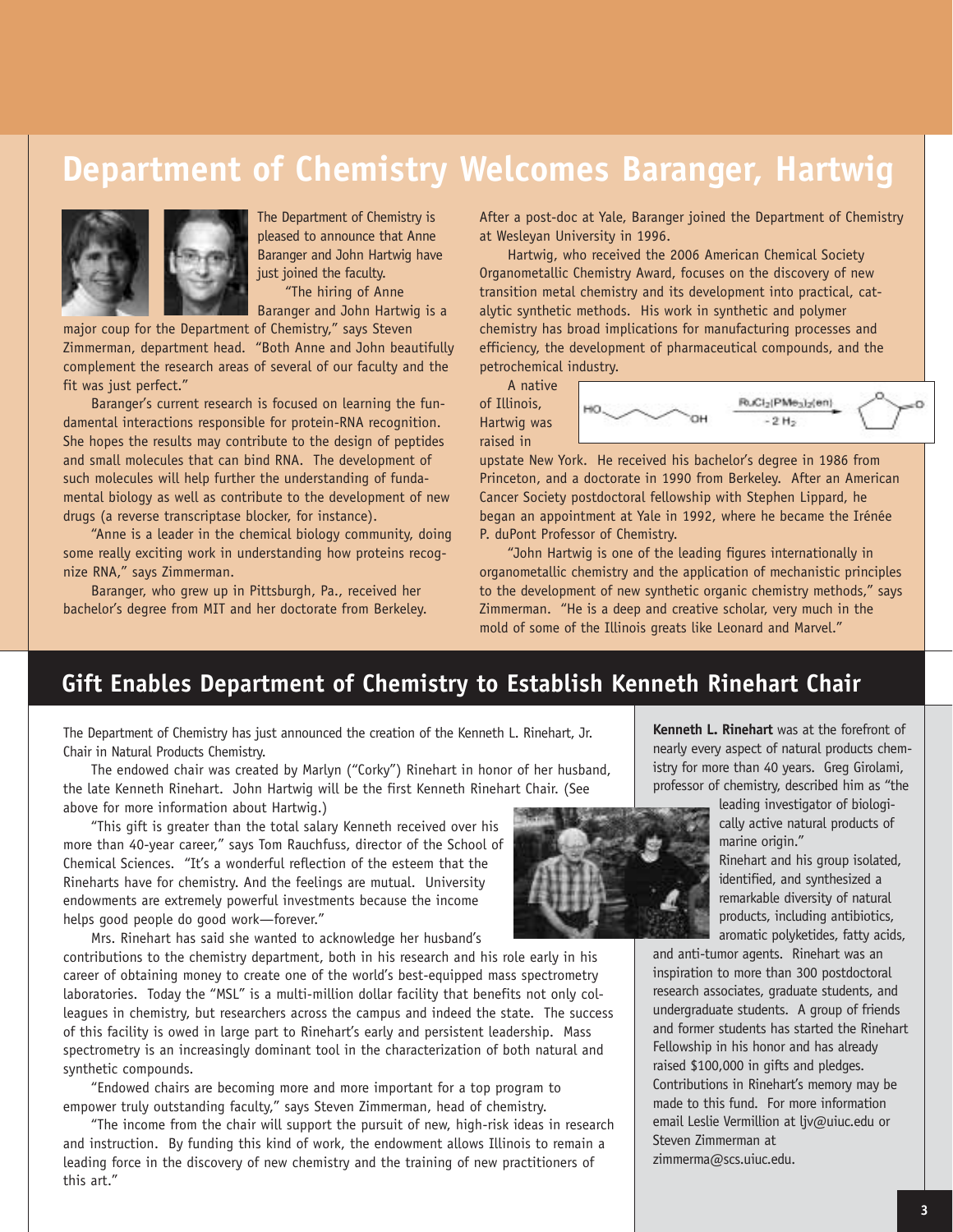## **Mayrhofer: Organized, Energetic, International**

Rebecca-Maria Mayrhofer came to Illinois knowing she liked chemistry in general. She left knowing she loves doing imaging work, particularly as it relates to designing better medicines.

Mayrhofer, who took only three years to earn her bachelor's degree in chemical engineering, had the opportunity to work in two different laboratories: Michael Strano's and Chad Rienstra's. That research experience helped her hone in on what interested her.

Strano first met Mayrhofer in his sophomore ChemE class (which she took as a freshman).

"I could tell she was very bright because she answered quite a few questions," says Strano. "I mentioned something about her working in my lab, and she jumped on it and immediately contacted me. She is very motivated, organized, and enthusiastic. It often turns out that enthusiasm is the most important thing; it didn't matter to me that she was a freshman."

"I learned a lot," says Mayrhofer of her experience in Strano's lab, which studies nanotubes. "Dan Heller (one of Strano's graduate students) taught me everything. He made me independent."

Mayrhofer was a co-author on two papers, one published in the *Journal of the American Chemical Society* and the other in the *Journal of Physical Chemistry*. It is highly unusual for an undergraduate to have enough lab experience to be included in a single paper, notes Strano. Being on two is an indication of Mayrhofer's level of energy and drive.

During her second year, Mayrhofer took quantum chemistry with Rienstra and fell in love with it. She spent her

second summer in Rienstra's lab learning how to use solid state NMR to calculate the structure of proteins.

In Rienstra's lab, Mayrhofer collaborated with two graduate students by analyzing the experimental data and including it in calculations, says Rienstra. The resulting protein structure is one of the first 10 ever determined this way and it has the highest precision of any protein structure determined with SSNMR.

Mayrhofer graduated with highest honors, is a James scholar, speaks four languages, and wrote a thesis based on this work titled *Protein Structure Analysis of GB1 with 3D Solid State NMR Data.*

But Mayrhofer most definitely does not work all the time. She takes tae kwon do four days a week, trains for marathons, and just hangs out with her boyfriend, Ben Meador, and numerous friends. Her friends are very important to her. For example, Mayrhofer missed her own graduation ceremony to attend her friend Nicholas Martin's ceremony in agricultural sciences. Martin, whom she met through tae kwon do, was receiving his doctorate and didn't have any family to join him. "I thought it was more important to be there for him than to attend my own ceremony," says Mayrhofer.

Rienstra, assistant professor of chemistry, has been struck by how much Mayrhofer likes to help others.

"I saw Becca at a coffee shop the first week of class in January," says

Rienstra. "I quickly realized that she organized study sessions among her colleagues and often held these sessions at

the coffee shop. She was the best student in the class and did brilliantly on all her problem sets and exams, but it was her commitment to helping other students also learn that really impressed me the most."

Mayrhofer, whose parents are German, grew up in Singapore and is considered a citizen of both countries.

Her father is a computer engineer and works for Singapore Airlines. Her mother is a psychologist. The second of six children, Mayrhofer attended the U. of I. on a scholarship from the Singaporean government. The scholarship is known as the A\*Star and is very difficult to qualify for. Successful applicants receive support, including room and board, for their entire education, up through their PhD. The year Mayrhofer succeeded, there were only 27 students who qualified and she was the only non-Asian student, she says.

In exchange for this financial support, Mayrhofer will return to Singapore where she will work for one year on biomedical imaging with Sir George Radda. During her year in Singapore she is hoping to collaborate with a Beckman researcher. "I love to collaborate," she says. "I'd rather help someone else than do my own work."

Even though she is leaving the country, Mayrhofer knows she'll be back soon. She has all her friends to visit, and a PhD to earn.

**The School of Chemical Sciences graduated a total of 139 undergraduates during the academic year of 2005-2006. Sixty of those received degrees in chemical and biomolecular engineering and 79 received theirs in chemistry. In addition, SCS awarded 43 master's degrees and 71 doctorates. Companies such as 3M, Anheuser-Busch, Clorox, Kraft Foods, Pfizer, and Shell hired our graduates.**

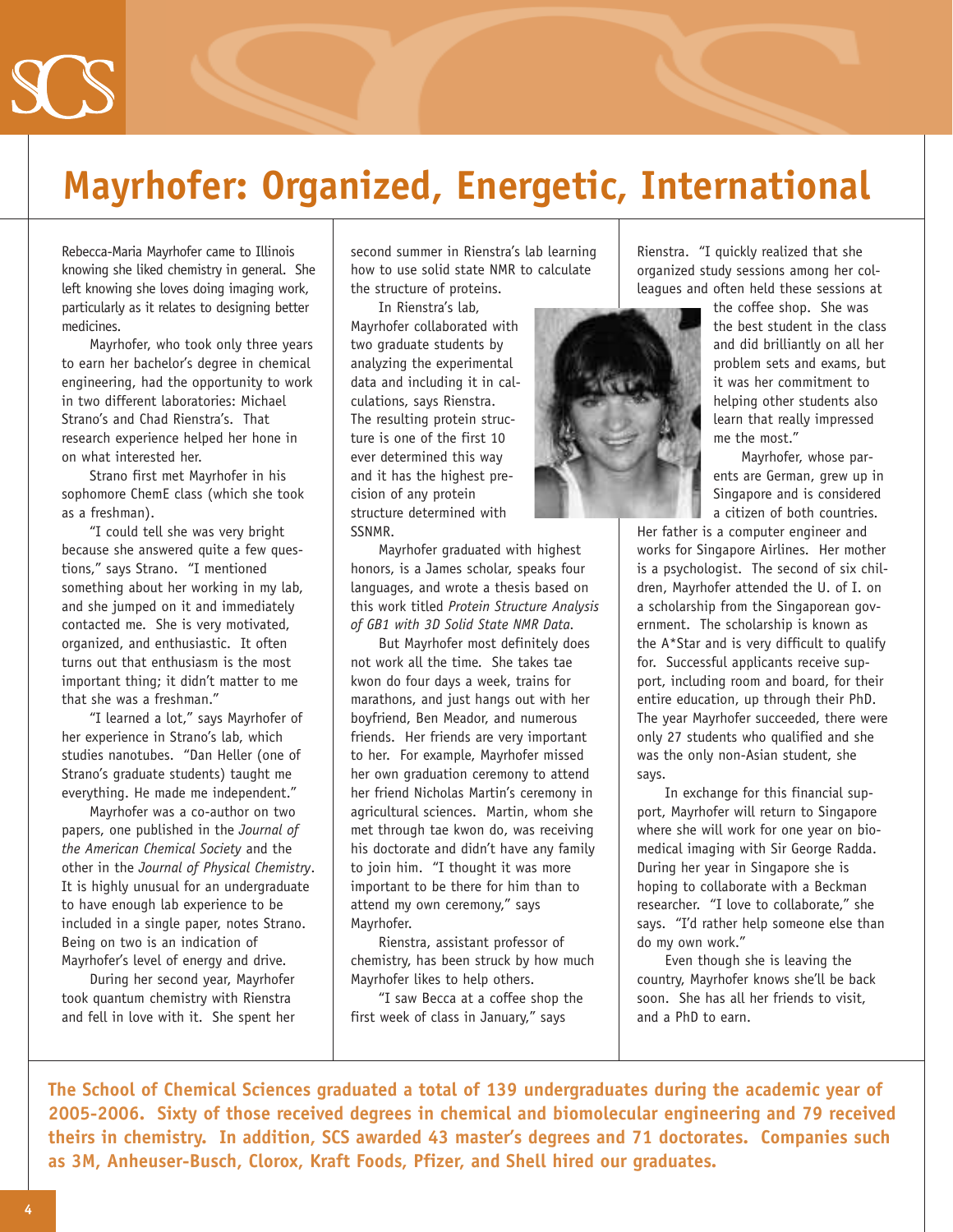## **Hergenrother Groundbreaking Research Receives Awards**



Paul Hergenrother is a chemist who loves a challenge. "One of the most exciting and really unique things about our lab is that Paul takes on the toughest

problems, ones that even pharmaceutical companies shy away from, and says, 'Let's solve these problems,'" says Jason Thomas, a graduate student in the Hergenrother lab and co-author of two papers.

For example, Hergenrother, associate professor of chemistry, has chosen to focus on melanoma, one of the most untreatable forms of cancer.

Hergenrother and his research group have discovered a class of small molecules called triphenylmethylamides that induce apoptosis (cell death) in melanoma cells. The TPMAs induce apop-

tosis in the G1 phase of the cell cycle, unlike most other drugs, which target cell division or DNA synthesis. In addition to helping to understand the biology of melanoma, these TPMAs could be the starting place for a new drug.

Hergenrother also has spearheaded an effort to counter antibiotic resistance by using a small, naturally occurring molecule to destroy the plasmid that enables bacteria resistance.

Hergenrother, who joined the faculty in 2001, has received numerous awards for his work. This year he received the American Chemical Society David Robertson Award for Excellence in Medicinal Chemistry, which recognizes seminal contributions by young scientists to medicinal chemistry, and a Gunsalus Scholar Award from the LAS Executive Committee.

#### **Dow Corning Names Building in Honor of Chemistry Alumnus**

Dow Corning recently named its science and technology building the J. Franklin Hyde Research and Development Center. Hyde (PhD '28, Chem, R. Adams), who died in 1999 at the age of 93, is sometimes referred to as the "father of silicones." Over the course of four decades at Corning Glass and then Dow Corning, he received more than 100 patents in the broad field of silicone chemistry.



### **Professor Zhao Advances Protein Engineering Techniques**



Professor Huimin Zhao has developed a new technique to engineer proteins with novel functions. Thanks to the rapid advances in recombinant DNA technology and genomics, numerous proteins have been engineered into useful therapeutics, diagnostics, and industrial catalysts. However, the engineering of proteins with novel functions remains a huge hurdle. To overcome this challenge, Zhao and his team mimicked Mother Nature's co-evolution process in the test tube for the first time. Co-evo-

lution is the driving force behind the biological "arms-race" between, for example, flowering plants and pollinating insects. In their *in vitro* co-evolution approach, Zhao and his graduate student, Zhilei Chen, modified a human estrogen receptor, a protein that naturally binds to the hormone estrogen, to react with a different hormone, corticosterone. Chen recently graduated from the Zhao group and has accepted a faculty position in the ChemE department at Texas A&M. A patent application has been filed based on his thesis research.

Some researchers have used a "rational design" approach to design novel protein functions, in which they try to make site-directed changes in the proteins. But that approach has met with only limited success because of our incomplete understanding of protein structure and function, says Zhao.

Down the road, Zhao hopes to co-evolve enzymes to remove polluting side-products from petroleum refining and to leave DNA target for use in human gene therapy. These new projects are being carried out by two graduate students, Ee Lui Ang and Sheryl Rubin-Pitel.

Gregg Zank (PhD '85, Chem, Rauchfuss), chief technology officer at Dow Corning was the driving force behind the naming of the building. Says Zank, "I began to realize that there are many people here who do not know or fully appreciate the significance of this rich history and the people that made it. I had the honor to spend time with Dr. Hyde when he would visit Dow Corning after his retirement. On these occasions, I learned so much about our science and him that it had a profound effect on me. I wanted others to feel some of what I felt firsthand and I wanted it to be something of significance for the entire company in perpetuity."

Hyde's work became the foundation upon which the company was built. His fused silica was used in everything from the giant mirror of the Hubble Space Telescope to the windows of the space shuttle. The glass also contributed significantly to the fiber optics industry: the "net" in the Internet.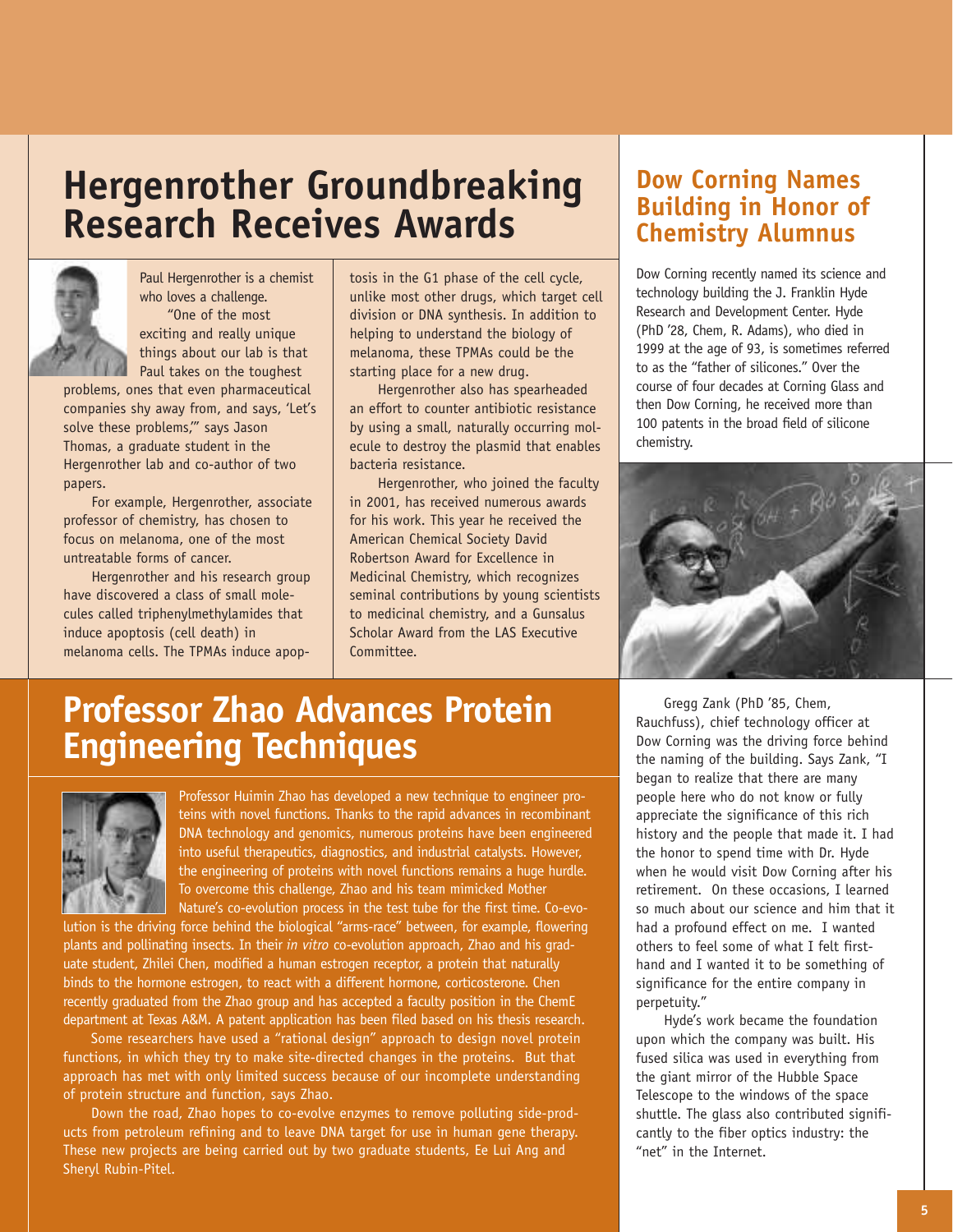### **IN MEMORIAM**



**Ben Thoburn Briggs**, PhD '37, Chem (Rodebush), died on March 22, 2006. He was 94 years old. He was a longtime employee of Rainier Pulp and Paper Company (ITT Rayonier), eventually becoming the director of the Shelton Research Division. In 1960, he resigned to become a chemical consultant. He was a 59-year member of the Technical Association of the Pulp and Paper Industry and a 69-year member of the American Chemical Society. He is survived by his son, Scott; daughter, Nancy Wehr; and two grandchildren.

**Charles J. Hoffman**, MS '48, PhD '51, Chem (Gutowsky), died March 8, 2005. He was 86 years old. Dr. Hoffman was the first student of Dr. Herbert Gutowsky at U. of I. and took great pride in having been part of his original research group to explore the then-new field of nuclear magnetic resonance, (commonly known as NMR). After Illinois, Hoffman became a cryogenist and staff member at Los Alamos National Laboratory and then at Lockheed Missile and Space Company. Dr. Hoffman is survived by his wife, Ruth; one daughter; two granddaughters; and two greatgrandsons.

**Albert "Humph" Humphrey**, BS '46, ChemE, passed away on October 31, 2005. He was 80 years old. He earned an MS in chemical engineering from MIT in 1948, and an MBA from Harvard Business School in 1955. Humph joined the Stanford Research Institute in January 1965 and left in June 1969 as an independent consultant. He is survived by his wife, Myriam.

**William L. Masterton**, PhD '53, Chem, died on June 19, 2005. He was 78 years old. After teaching chemistry at Illinois, he headed the general chemistry program at the University of Connecticut until his retirement in 1979. Masterton co-authored six editions of the textbook *Chemical Principles* with Emil Slowinski. With Cecile Hurley, Masterton wrote five editions of *Chemical Principles and Reactions*. He is survived by his wife, Loris; two sons; and four grandchildren.

**Donald M. O'Brien, Sr.** died on April 9, 2006, at age 65. Don was a much-beloved scientific glassblower who supervised the U. of I. Chemistry Glass Shop until he retired in 1996. Tom Rauchfuss, professor and director of the School of Chemical Sciences, fondly remembers Don as "a large man with a good hand, keen eye, and a warm heart. He was always ready



to help out in an emergency and, in his wonderful New England brogue, had fun stories to entertain you [with] while he conducted the quick repair." A native of New Hampshire, Don started his glassblowing career in 1959 as an apprentice at Macalaster-Bicknell in Fitzwilliam. In 1964, he began working at U. of I. During his tenure, Don worked with hundreds of faculty and students who frequently benefited from his technical expertise. A competitive ballplayer in his youth, Don declined an opportunity to play in the Red Sox farm league to pursue a career in glassblowing. Don founded O'Brien Scientific Glassblowing, a family business, in Monticello, Ill. The company makes glassware for companies and universities across the country. Fittingly, Don, Jr. succeeded his father as head glassblower in chemical sciences. Don, Sr. was preceded in death by his wife of 45 years, Mary O'Brien.

**Richard D. Sacks**, BS '65, Chem (Malmstadt), died on February 11, 2006. A faculty member at the University of Michigan, his research included multi-dimensional GC (GCxGC), selectivity enhancement to improve the quality of separation and the development of miniaturized GC's, and collaborative research relating to instrumentation for inter-planetary environmental investigations. He is survived by his wife, Kristine, and daughter, Jenny.

**Jay R. Schenck**, BS '36, MS '37, Chem (Shriner), died on June 16, 2006. He worked as a research chemist at Abbott for 42 years. He was an avid snow skier, enjoyed sailboat racing, and was a member of the U.S. Power Squadron where he taught navigation. He is survived by his wife, Ann; his children, John and Kathryn; and his granddaughter, Juliann.

**Angelo John Speziale,** PhD '48, Chem (Fuson), passed away on April 3, 2006. He was 89. He had a distinguished career at Monsanto in the agricultural division. He was named senior scientist in 1960 and became director of research until his retirement in 1979. It was during his tenure as director of research that the popular weed-killer, Roundup, was

developed. He was predeceased by his wife of 54 years, Dorothy, in 1996. He is survived by his daughters and sons-in-law; five grandchildren; and three great-grandchildren.

**James William Westwater**, BS '41, ChemE, died on March 31, 2006. He was 86. Born in Danville, Ill., Westwater returned to the University as an assistant professor after



receiving his doctorate from the University of Delaware in 1948 (the first PhD ever conferred by that University). He rose to professor of chemical engineering and led the department as head from 1962-1980, during an era of profound and substantial growth in the field of chemical engineering. He retired in 1988. A professorship in his honor was established by the friends and admirers in 1986. An innovative researcher, Westwater pioneered the use of high-speed motion pictures to study boiling water. This work led to the first realistic theories of heat transfer that remain crucial to the design of boilers and condensers. These "Westwater Movies" have been shown throughout the world, have aided in the building and operation of nuclear reactors and steam generating plants, and enhanced the study of many chemical processes. Westwater was a dedicated instructor and a skillful leader. The many awards for his teaching and research included the AIChE Founder Award and election to the National Academy of Engineering. He is survived by his wife, Elizabeth; one son; three daughters; seven grandchildren; seven great-grandchildren; and one brother.

**John H. Widdowson**, BS '41, ChemE, died on June 21, 2006. He was 86. Widdowson was a licensed chemical engineer and patent attorney, and was good friends with his classmate Jim Westwater (see above). He is survived by his wife, Melba; two sons; and a granddaughter.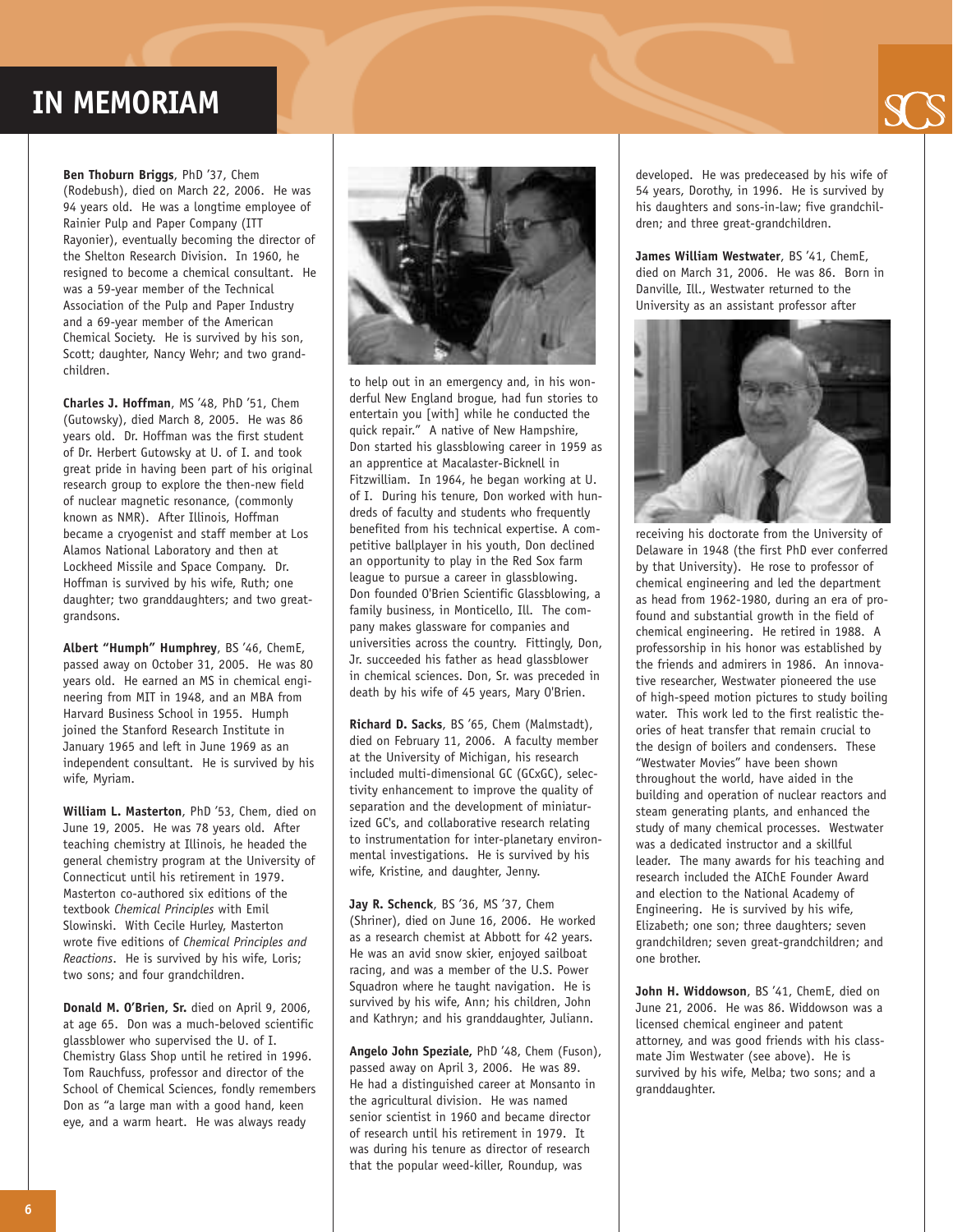### **ALUMNI NOTES**

**James K. Koehler**, BS '55, Chem (Ray), had a one-man art show at Antioch University, Seattle, Wash., in November 2005.

**Darsh T. Wasan**, BS '60, ChemE (Hanratty), Motorola Chair Professor of Chemical Engineering and Vice President of Illinois Institute of Technology, received the American Institute of Chemical Engineers' Alpha Chi Sigma Award for Chemical Engineering Research in 2005. He received the award for his "ingenious applications of thin colloidal films, for identifying novel fluid particle interaction mechanisms in dispersions, and his translation of fundamental principles to industrial practice."

**George "Bud" Homsy**, MS '67, PhD '69, ChemE (Hudson), a professor of mechanical and environmental engineering at U.C.–Santa Barbara, has been elected to the National Academy of Engineering. His citation reads: "For innovative experimental and theoretical studies of multiphase and interfacial flow phenomena and for the development of educational materials in fluid mechanics."

**Ted Wegner**, PhD '72, ChemE (Hanratty), is with Forest Products Laboratory in Madison, Wisc. He has initiated a program in wood utilization focusing on nanotechnology, the forest biorefinery and bioenergy, advanced composites, and advanced wood structures. Ted has been at the laboratory for 29 years.

**Steve Greiner**, BS '74, Chem, was part of a product development team at Kraft Foods that developed DiGiorno Microwave Rising Crust Pizza. This product recently won first place in a "Spirit of Innovation" competition run by Prepared Foods. Three other members of the team were also Illinois graduates, including Samira Mirarefi, BS '01, MS '03, Food Science, the daughter of Dr. Asghar Mirarefi, assistant to the head of ChBE.

**Charles W. Boeder**, PhD '78, Chem (Pirkle), is a vice president at the 3M Company in St. Paul, Minn. Notable 3M products in his area of responsibility include filter masks and respirators, document security laminates, protective window films, and commercial cleaning products.

**John Hoots**, PhD '83, Chem (Rauchfuss), is a research associate at Nalco Company, a leading provider of integrated water treatment and process improvement services. John, who works on corrosion and scale

inhibitors, particulate dispersants, and fluorescent tracers, is co-inventor on 52 U.S. patents and 268 corresponding international patents. In recognition of his achievements, he recently received Nalco's platinum award (50+ patents). In addition to his many awards, he received Nalco's only Chairman's Lifetime Achievement Award. In his spare time, John travels the world to witness total solar eclipses. This interest has taken him to Hawaii, the Caribbean, the Black Sea, and the Mediterranean.

**Joseph Fuchs**, BS '85, Chem, recently opened Everest Intellectual Property Law Group in Chicago. Fuchs has practiced intellectual property (IP) law for the past 16 years and is a member of the Illinois State Bar. He concentrates his law practice in such areas as nanotechnology, material sciences, drug formation, polymer sciences, medical-error reduction, and Internet healthcare. Fuchs, a member of the Intellectual Property Law Association of Chicago and iBIO (Illinois Biotechnology Industry Organization), also belongs to the Association of University Technology Managers.

**Catherine J. Murphy**, BS '86, Chem (Rauchfuss), Guy F. Lipscomb Professor of Chemistry at the University of South Carolina, published the top-cited paper in the *Journal of Physical Chemistry*. The article is a study of wet chemical synthesis of high aspect ratio cylindrical gold nanorods, co-authored with N.R. Jana and L. Gearheart.

**Rodney Ruoff**, PhD '88, Chem (Gutowsky), John Evans Professor in Mechanical Engineering at Northwestern University in 2005, became affiliated with Sung Kyun Kwan University Advanced Institute of Nano Technology as Distinguished Chair Visiting Professor. Rod is co-editor of two journals devoted to nanotechnology research and development: *Journal of Nanoengineering* and *Nanosystems*. He directs the Northwestern component of the NASA URETI Biologically Inspired Materials Institute. Rod lives with his wife, Akiko, and their baby boy, Christopher Daiju Ruoff, in Skokie, Ill.

**Joan F. Brennecke,** PhD '89, ChemE (Eckert) Keating-Crawford Professor of Chemical Engineering at Notre Dame, will received the American Institute of Chemical Engineers' 2006 Professional Progress Award. This award recognizes "outstanding progress in the field of chemical engineering by individuals less than 45 years of

age." Brennecke has emerged as one of the world's authorities on supercritical fluid technology and ionic liquids.

**Raymond Dieter, Jr.,** BS '94, Chem, is president of the Center for Surgery, Department of Surgery in Glen Ellyn, Ill. In November 2005, he spoke on animal bites and unexpected hospital admissions at the East African Surgical Association Meeting. In January 2006, he attended the World Health Organization meeting in Geneva, Switzerland. In April 2006, he attended the International College of Surgeons meeting in Singapore.

**Julia Brumaghim**, PhD '99, Chem (Girolami), an assistant professor at Clemson, won a CAREER Award from the National Science Foundation. The award recognizes and supports "early career-development activities of those teacher-scholars who most effectively integrate research and education."

**Peggy Jean (Prest) Flanigan**, PhD '99, Chem (Moore), is a product development specialist in 3M ESPE in St. Paul, Minn. 3M ESPE manufactures and markets more than 2,000 products and services for dental professionals worldwide. PJ, her husband, John, and daughter, Kendra, live in Woodbury, Minn., and enjoy outdoor activities.

**Geoffrey Fichtl**, BS '03, ChemE (Kenis) is just completing an assignment in Indonesia working for UOP (see photo). He's expecting his next project to take him to Russia.